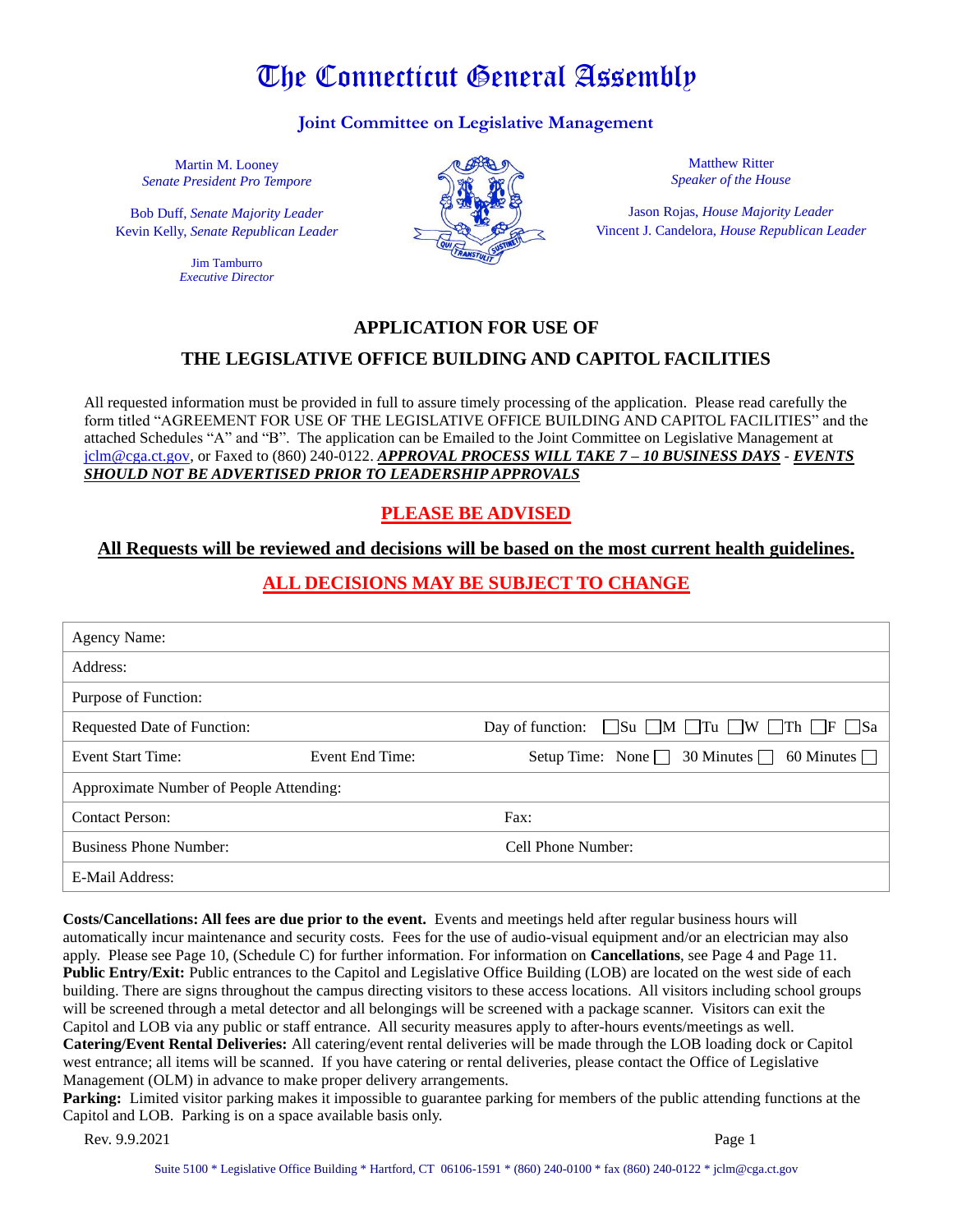# **REQUEST DETAILS & EQUIPMENT OPTIONS**

| <b>Type of Function:</b> |                                 |  |                                  |  |
|--------------------------|---------------------------------|--|----------------------------------|--|
|                          | Meeting/Conference              |  | <b>Breakfast - NOT AVAILABLE</b> |  |
|                          | Reception/Awards Presentation   |  | Luncheon - NOT AVAILABLE         |  |
|                          | Exhibit/Display - NOT AVAILABLE |  | Dinner - NOT AVAILABLE           |  |
|                          | Other (please specify):         |  |                                  |  |

| <b>Requested Location:</b> See Schedule A, Page 5 for room numbers/capacity.           |  |                                          |  |  |
|----------------------------------------------------------------------------------------|--|------------------------------------------|--|--|
| Hearing Rooms 1A, 1B, 1C, 1D, 1E are the<br>only rooms available until further notice. |  | Capitol /LOB Concourse - NOT AVAILABLE   |  |  |
| Atrium (LOB) – With Restrictions                                                       |  | Capitol Grounds (specify):               |  |  |
| 2 <sup>nd</sup> Floor Atrium (LOB) - NOT AVAILABLE                                     |  | Other (please specify):                  |  |  |
| Capitol Hall of Flags - NOT AVAILABLE                                                  |  | Old Judiciary contact SDO @ 860-240-8600 |  |  |
| Capitol North Lobby - NOT AVAILABLE                                                    |  | Room 310 contact HDO @ 860-240-8500      |  |  |

#### **Public Notice Options:**

|--|

#### **PLEASE PROVIDE FLOOR PLAN ON PAGE 3**

| <b>Miscellaneous:</b> Indicate quantity required. Include floorplan for your event on Page 3. |                       |  |                          |
|-----------------------------------------------------------------------------------------------|-----------------------|--|--------------------------|
| $Otv$ :<br>$Qty$ :                                                                            |                       |  |                          |
|                                                                                               | <b>Folding Chairs</b> |  | <b>Trash Receptacles</b> |
|                                                                                               | 6 ft. Folding Tables  |  | Electrical Outlet        |

| <b>Audio-visual Equipment:</b> Indicate audio-visual equipment needed and quantity required. |                                                                 |  |
|----------------------------------------------------------------------------------------------|-----------------------------------------------------------------|--|
| $Qty$ .:                                                                                     | $Qty$ :                                                         |  |
| <b>Standing Podium</b>                                                                       | Easels                                                          |  |
| Table-top Podium                                                                             | Flip Chart Holder (pads/markers not provided)                   |  |
| Microphone                                                                                   | Screen                                                          |  |
| Press Box (See Schedule B, Item 7.)                                                          | Multi-media Projector (laptop not provided)                     |  |
| <b>TV/DVD</b>                                                                                | Please indicate if you are bringing a<br>Mac $\Box$<br>$PC\Box$ |  |
| <b>Parking Facilities:</b>                                                                   |                                                                 |  |
| Capitol Grounds Parking Lot                                                                  | LOB Main Parking Garage                                         |  |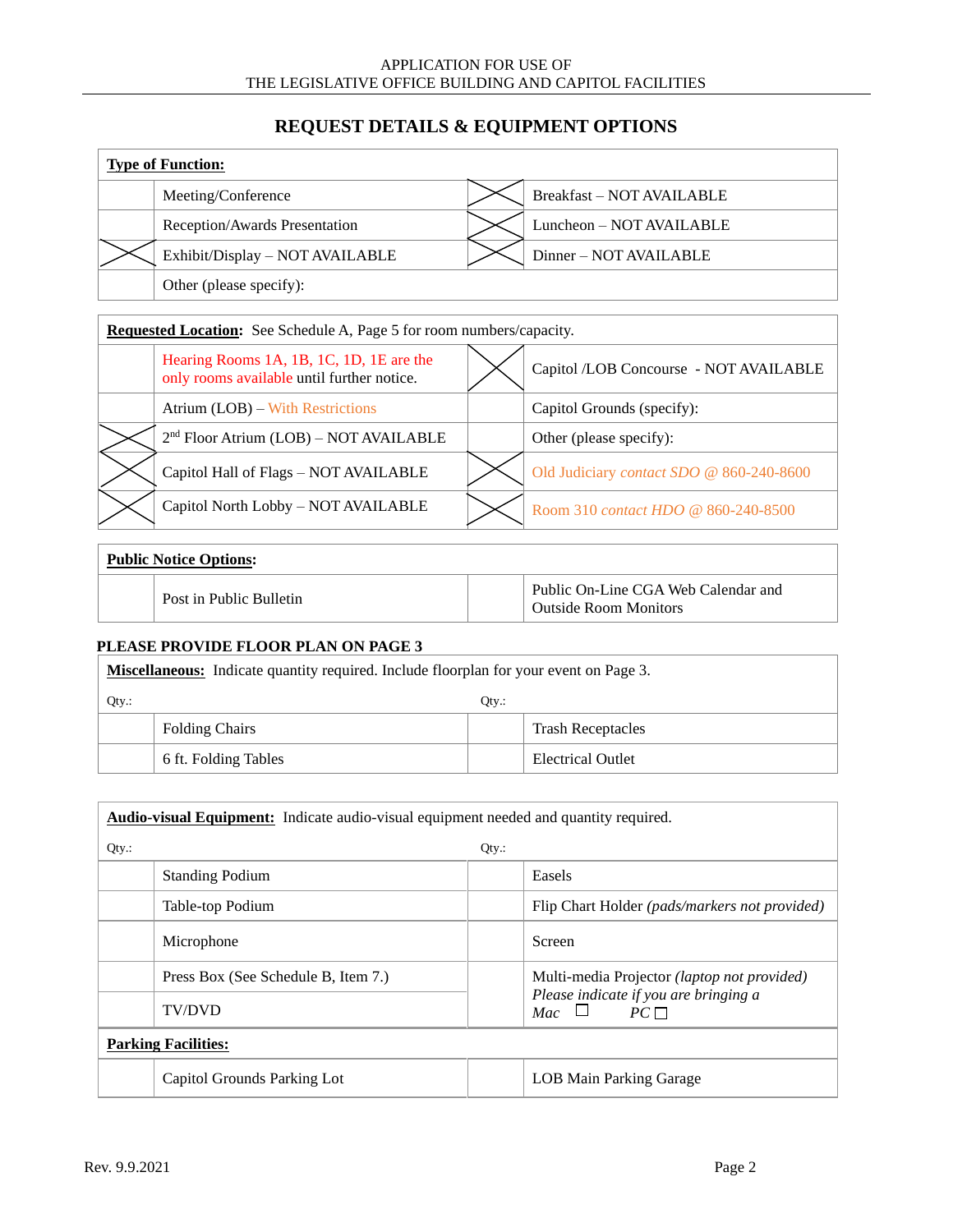# **FLOOR PLAN FOR SPECIAL SEATING**

- **NOTE:** The *Private Dining Room* and *Hearing Rooms* must be used as they are; no additional furniture is allowed nor can existing furniture be rearranged in these areas.
- **Event Rentals/Deliveries:**Furniture needs that exceed available supplies can be rented from an outside source. Rentals must be approved and coordinated with OLM in advance. All event rental deliveries will be made through the LOB loading dock; all items will be scanned. Rented furniture must be removed from the facilities IMMEDIATELY following completion of the function.
- **Catering Deliveries:** All catering deliveries will be made through the LOB loading dock or Capitol west entrance; all items will be scanned. If you have a catering delivery, please notify OLM to make delivery arrangements.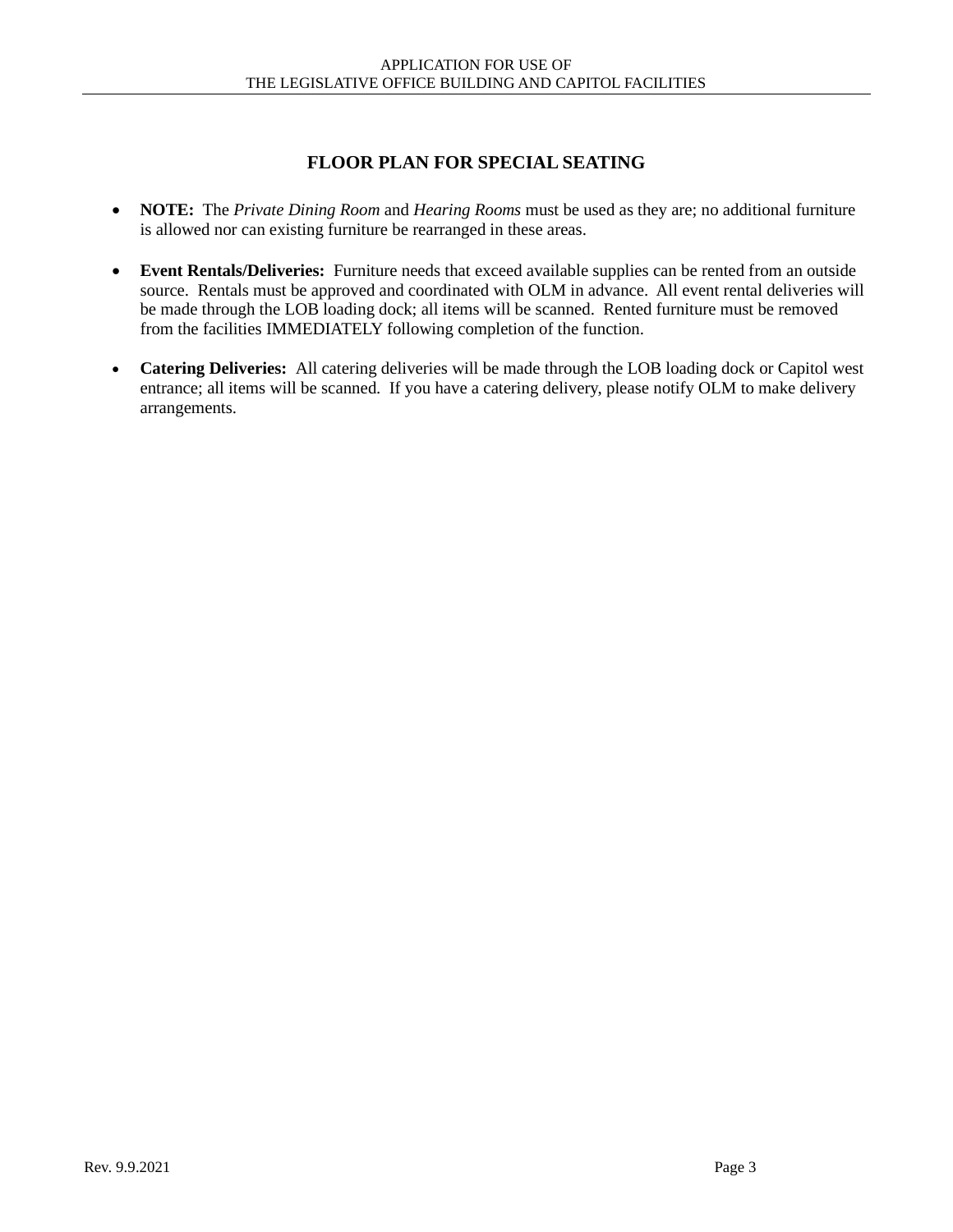# **GENERAL GUIDELINES FOR USE OF THE LEGISLATIVE OFFICE BUILDING AND STATE CAPITOL**

- 1. Food and beverages are not allowed in any of the ten (10) hearing rooms in the Legislative Office Building.
- 2. Food may be served in the Old Judiciary Room and Room 310, the North Lobby and Hall of Flags, and Room 2600, the Atrium, and Atrium 2 of the LOB.
- 3. No signs, newsprint or post-it notes may be placed on any walls, woodwork, or furniture in either building. Easels are available but groups provide their own flip chart paper and markers.
- 4. No tape of any kind may be used to affix anything to walls, doors, pillars, or woodwork in either building or the garage.
- 5. Audio-visual equipment is available and must be reserved at the time the meeting room is requested. Audio-visual equipment that is requested for an after-hours event may incur charges (see page 9).
- 6. No extra furniture may be placed in any LOB hearing room nor may any furniture be removed from a hearing room. Persons using the Old Judiciary Room or Room 310 of the Capitol need to contact the Office of Legislative Management (860-240-0100) at least two weeks prior to the event to make arrangements for setting up these rooms.

*Your cooperation in helping us maintain and preserve these two buildings is greatly appreciated. For a complete list of Guidelines and Rules please refer to our CT Legislative Guide.*

### **ADDITIONAL INFORMATION**

1. **Should your event be cancelled for any reason, please contact the Office of Legislative Management immediately at 860-240-0100 AND put the cancellation in writing. For afterhours cancellations, contact the State Capitol Police Dept. at 860-240-0240. In the event that a group fails to report a cancellation 24-hours prior to the event, the group will still be billed for staffing the event. (Sunday events require a 48-hour cancellation notice.)** 

\* **Additionally, if within 48 hours of the event you request a reduction or change to your scheduled services, a refund will not be granted.**

- 2. The Office of Legislative Management staff is available to assist you with any questions you may have regarding your event. Please contact them at 860-240-0100.
- 3. **PLEASE NOTE:** Employees of the Office of Legislative Management cannot accept any gifts or gratuities from you or your organization for the help that they provide for your event.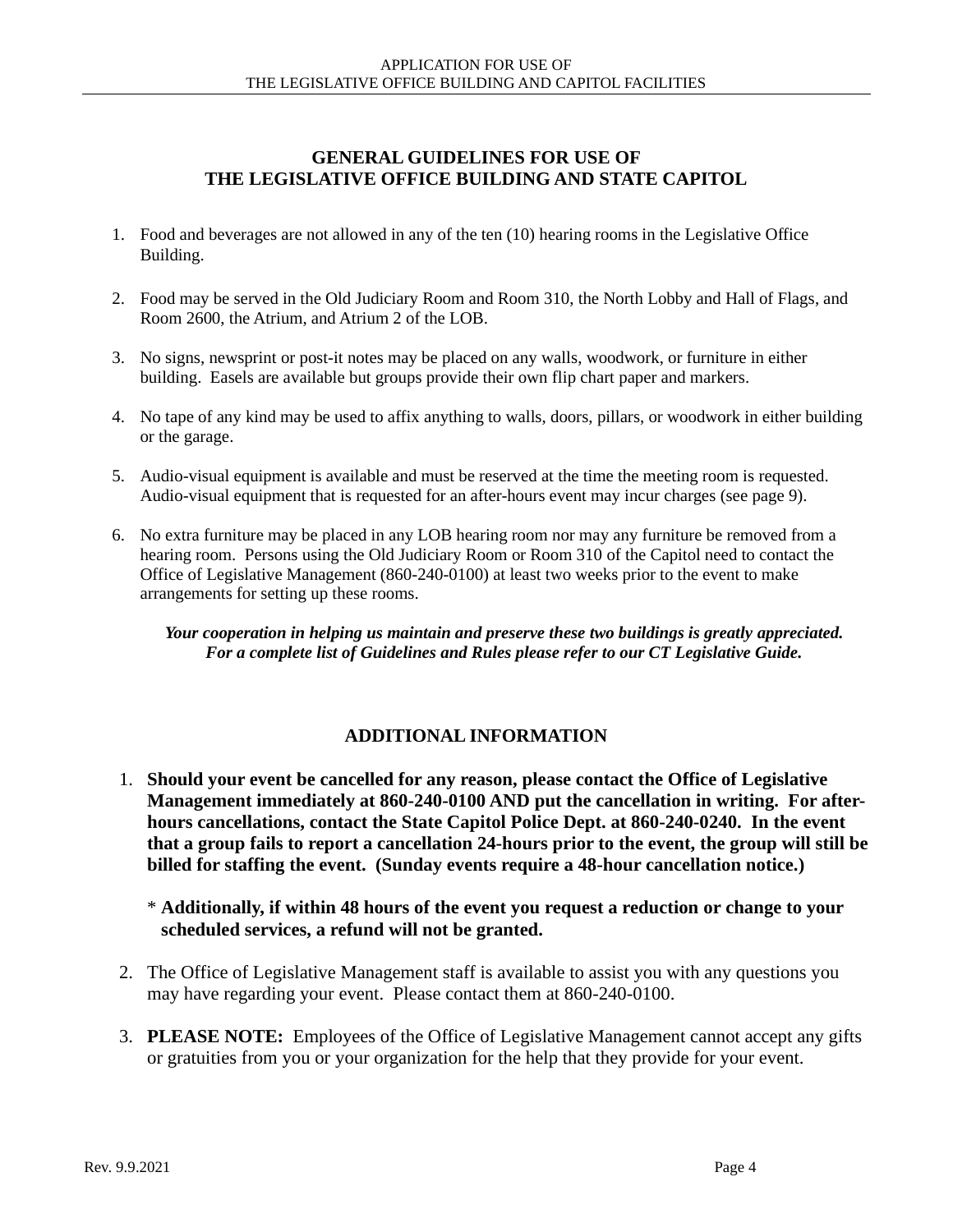# **SCHEDULE A**

# **DESCRIPTION OF FACILITIES AND EQUIPMENT AVAILABLE FOR PUBLIC USE**

| Location                                 | <b>Purpose</b>                                                                                                                                   | Capacity                  |                                                                             |
|------------------------------------------|--------------------------------------------------------------------------------------------------------------------------------------------------|---------------------------|-----------------------------------------------------------------------------|
| <b>LOB</b> Atrium                        | Receptions/Presentations<br>After-hours ONLY                                                                                                     | <b>RESTRICTIONS APPLY</b> |                                                                             |
|                                          |                                                                                                                                                  |                           |                                                                             |
|                                          |                                                                                                                                                  |                           |                                                                             |
| <b>LOB Parking Garage</b>                | Visitor Parking $-120$ spaces                                                                                                                    |                           | Up to 1,000 available spaces,<br>depending upon time of function            |
| LOB Public Hearing Rooms                 |                                                                                                                                                  | Public                    | Legislators                                                                 |
| 1A                                       |                                                                                                                                                  | 80                        | 24                                                                          |
| 1B                                       |                                                                                                                                                  | 59                        | 24                                                                          |
| 1 <sub>C</sub>                           |                                                                                                                                                  | 59                        | 24                                                                          |
| 1 <sub>D</sub>                           |                                                                                                                                                  | 125                       | 30                                                                          |
| 1E                                       | Meetings only                                                                                                                                    | 84                        | 42                                                                          |
|                                          |                                                                                                                                                  |                           |                                                                             |
|                                          |                                                                                                                                                  |                           |                                                                             |
|                                          |                                                                                                                                                  |                           |                                                                             |
|                                          |                                                                                                                                                  |                           |                                                                             |
|                                          |                                                                                                                                                  |                           |                                                                             |
|                                          |                                                                                                                                                  |                           |                                                                             |
|                                          |                                                                                                                                                  |                           |                                                                             |
| Capitol Room 310<br>(Old Appropriations) | <b>Call House Democrats</b><br>@ 860-240-8500 to reserve this room.<br>If approved, contact OLM @ 860-240-<br>0100 to coordinate event details.  |                           | 125 seated, theater style<br>150 standing<br>12 tables w/8 chairs per table |
| Capitol Old Judiciary Room               | <b>Call Senate Democrats</b><br>@ 860-240-8600 to reserve this room.<br>If approved, contact OLM @ 860-240-<br>0100 to coordinate event details. |                           | 150 seated, theater style<br>200 standing<br>12 tables w/8 chairs per table |
|                                          |                                                                                                                                                  |                           |                                                                             |
|                                          |                                                                                                                                                  |                           |                                                                             |
|                                          |                                                                                                                                                  |                           |                                                                             |
|                                          |                                                                                                                                                  |                           |                                                                             |
| Capitol North Steps                      | Press Conferences/Rallys                                                                                                                         |                           | Contact OLM @ 860-240-0100                                                  |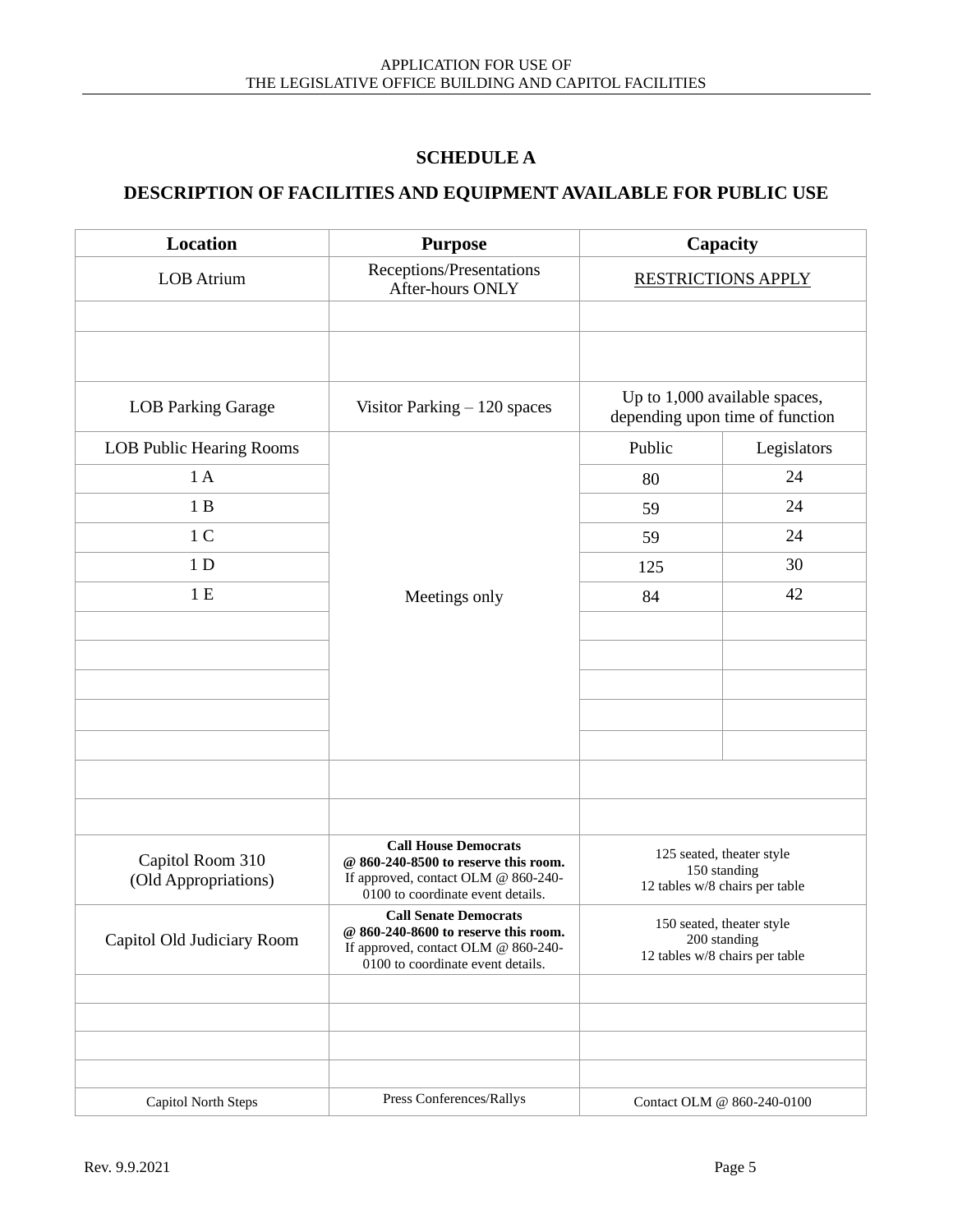### **AVAILABLE FURNITURE AND AUDIO-VISUAL EQUIPMENT**

By advance request, OLM has limited supplies of the following items available for use, at no charge to the user, during normal business hours:

- ◆ Folding chairs
- ◆ 6-Foot folding tables
- $\triangleleft$  Trash receptacles

Furniture needs that exceed available supplies can be rented from an outside source. Delivery of **all rentals, including furniture**, must be approved and coordinated in advance with OLM. All event rental deliveries will be made through the LOB loading dock; all items will be scanned. Rented furniture must be removed from the facilities IMMEDIATELY following completion of the function.

Below is a listing of audio-visual equipment, subject to **LIMITED AVAILABILITY** by advance request:

- ◆ Portable screen
- Tabletop podium & microphone
- Standing podium & microphone
- TV/DVD
- Multi-media projector (laptop not provided)
- Microphones
- Flipchart holder (paper & markers not provided)
- ◆ Press box (See Schedule B, Item 7.)
- ◆ Easels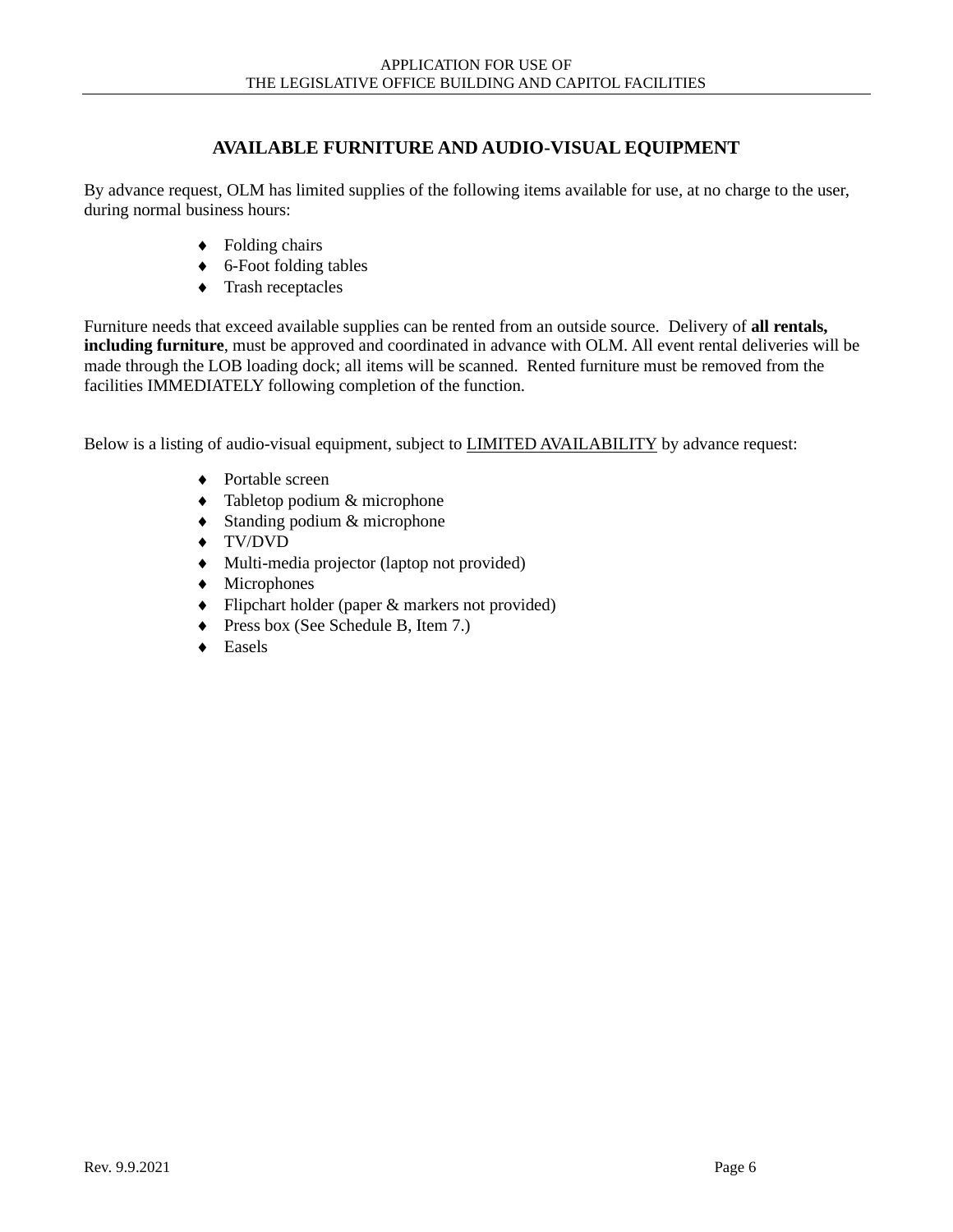# **SCHEDULE B**

# **RULES RELATING TO USE OF THE CAPITOL/LOB FACILITIES**

The following represent the rules established by the Joint Committee on Legislative Management relating to special use of the Capitol or Legislative Office Building facilities:

- 1. The Legislative Office Building (LOB) and State Capitol Building facilities are available for public and private use with the approval of the Joint Committee on Legislative Management acting through its co-chairs (the Speaker of the House of Representatives and the President Pro Tempore of the Senate).
- 2. Any person or organization seeking permission to use the LOB or Capitol Building facilities may do so only upon approval of a completed application filed with the Office of Legislative Management. Upon receipt of the application, a minimum of ten (10) business days will be required for its review. The Office of Legislative Management will notify applicants by phone concerning approval or disapproval.
- 3. The public business hours of the State Capitol and Legislative Office Building are 8:00 AM to 5:00 PM, Monday through Friday (holidays excepted) and at such other times as official public business of the General Assembly may be conducted. After-hours functions are defined as those that take place after 5:00 PM, Monday through Friday, and at any time on Saturday, Sunday, or state holidays.
- 4. During periods that the General Assembly is in regular or special session, the Legislative Office Building and those areas of the Capitol Building under the supervision of the Joint Committee on Legislative Management may be used **ONLY** for official meetings or public hearings of legislative committees, or for activities sponsored by the Joint Committee on Legislative Management.
- 5. During periods that the General Assembly is not in regular or special session, the LOB/Capitol facilities may be made available to a state agency or public or private organization, provided the purpose for using the facilities is NOT to further the candidacy of any individual running for public office or to raise funds for anything other than charitable purposes.
- 6. No person or group of persons receiving permission to use the Legislative Office Building and/or Capitol facilities may charge an admission for any meeting, exhibit or special function exceeding the per capita amounts necessary to defray the charges for use of the facilities.
- 7. The LOB and Capitol facilities may be used for press conferences only by: a) an individual who has a personal office within the facilities and uses such office for this purpose; b) legislators, commissioners and deputy commissioners of state agencies, provided the purpose of the press conference concerns their official activities; and c) incumbent office holders and major party candidates for election to federal or statewide office.
- 8. Any person or organization receiving permission to serve food and/or beverages at a special function is requested to try to arrange for the purchase and service of such food and/or beverages with the contracted operator of the LOB Cafeteria on the basis of established price schedules approved by the Joint Committee on Legislative Management. For catering information, contact the food service catering manager directly at 860-240-0150. (Note: A private caterer may be used under the conditions specified in #9 and #10(a), #10(b) and #10(e).)
- 9. The service of food and/or beverages is limited to the LOB Atrium, Cafeteria, 2<sup>nd</sup> Floor Atrium, Room 2600 and the Private Dining Room. Food and beverages may be served in the Atrium after 4:30 p.m.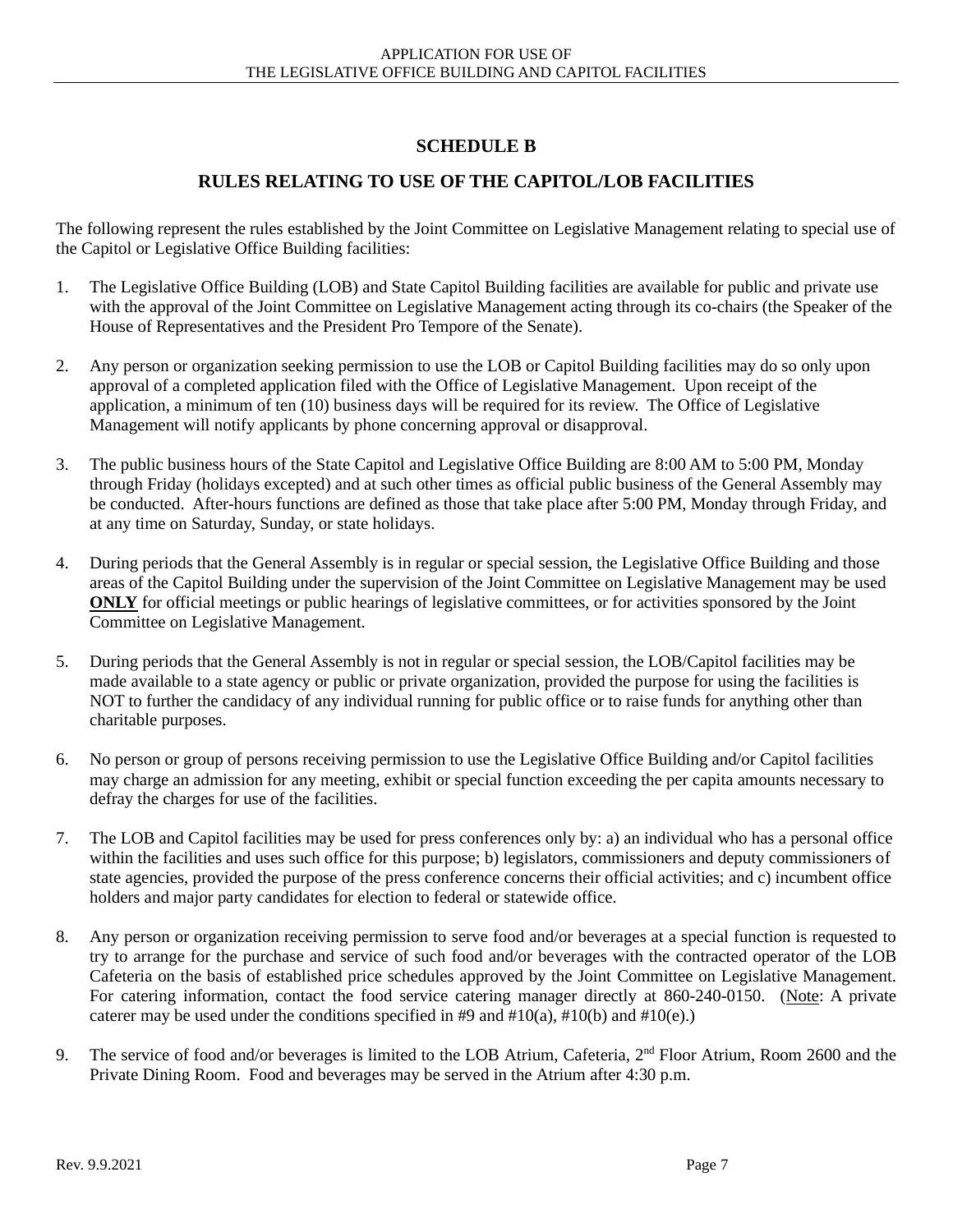- 10. **Restrictions**: A group or person granted permission to use the facilities must comply with the following restrictions set by the Joint Committee on Legislative Management:
	- (a) Food/beverage and furniture set-up is not allowed in the LOB Atrium until 4:30 p.m. on weekdays.
	- (b) For any special function **No Hard Liquor** may be served. Groups that receive permission from the Joint Committee on Legislative Management to serve alcoholic beverages at their function may serve **WINE AND BEER ONLY** after 4:30 p.m., provided that the service of such beverages is handled by the food service contract operator of the LOB and is confined to the LOB's first floor Atrium, Cafeteria area, and the Capitol's Room 310 and Old Judiciary Room. (Please note: 1 Bartender is required for every 75 guests)
	- (c) No attachment of objects or signs to walls, doors, floors, or brass railings is permitted.
	- (d) No weddings, wedding receptions, proms or dances are permitted in the LOB or Capitol facilities.
	- (e) Only the LOB food service contractor may use the LOB kitchen facilities. Outside caterers must accept full responsibility for complete clean-up of the area used and for prompt removal of all trash from the premises.
	- (f) Food and/or beverages are prohibited in the public hearing rooms.
	- (g) At any time during the year a group may schedule the Private Dining Room for a breakfast gathering between the hours of 8:00 AM and 10:00 AM by contacting the Office of Legislative Management at 860-240-0100. The room must be completely vacated by 10:00 AM and must be used as furnished. The room can be used for food service only. Should you wish to hold a meeting you must schedule an adjoining hearing room for the meeting segment of your gathering.
	- (h) A group or organization of up to thirty (30) in number may request advance reservations for a luncheon in the LOB dining room provided that the General Assembly is not in regular or special session. Any such group or organization luncheon must be personally hosted by a member of the General Assembly.
	- (i) Meetings are not permitted in the LOB private dining room between 10:00 AM and 2:00 PM. Should a group or organization having lunch in the dining room wish to hold a meeting following completion of the meal, arrangements must be made in advance to reconvene in an available hearing room.
	- (j) Large bands, choral and/or large orchestral groups are not allowed to perform inside the Capitol or LOB. Permission may be granted for performances by such groups on the grounds surrounding the Capitol or LOB.
	- (k) Placement of a temporary display or exhibit shall not exceed a period of four (4) weeks, provided that the display or exhibit shall be of a quality and character deemed suitable for viewing by any individual**,** including school-age children, who may visit the buildings. Exhibits are limited to the walls of the LOB/Capitol concourse. A description and/or photograph of the display must be included with the application along with an explanation of the amount of space that will be needed and security provisions, if any, which will be provided by the displaying person or organization. The Joint Committee on Legislative Management will not be responsible for any damage to a temporary display or exhibit during the period that it is located in the facilities. Arrangements must be made in advance with the Office of Legislative Management concerning the mounting or securing of any approved display.
	- (l) Approved after-hours functions must conclude no later than 11:00 P.M.
- 11. **Insurance Requirements:** Private groups or organizations that are granted approval for use of the Capitol or LOB facilities (including the LOB main parking garage), must carry combined single limit liability coverage of at least one million dollars, naming the Joint Committee on Legislative Management as an additional insured. Signing the "Agreement for Use of the Legislative Office Building/Capitol Facilities" (page 11 of this application) certifies that the organization has such insurance.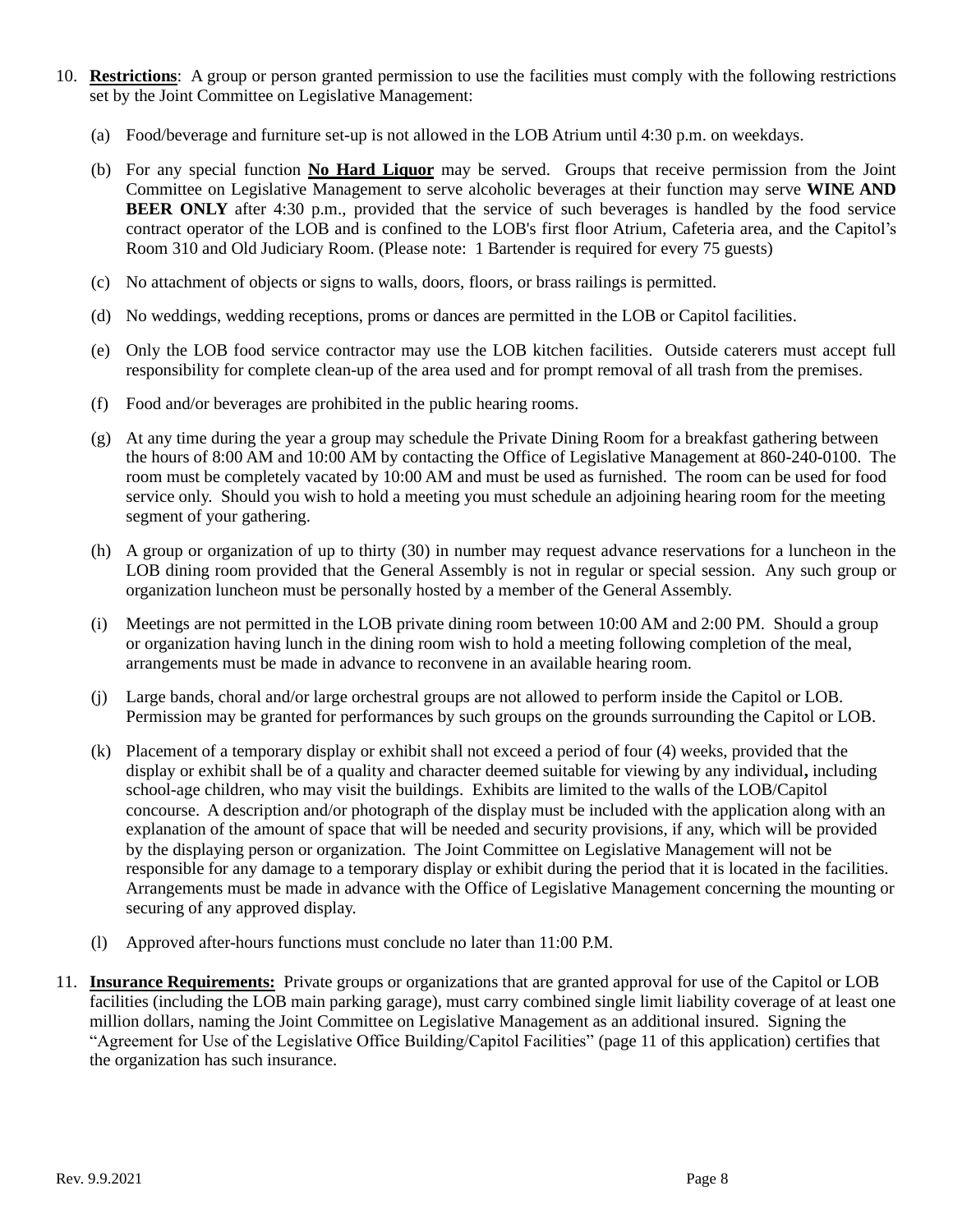12. **Fees\*:** There is no rental fee for use of the Capitol or LOB facilities. However, a group or individual receiving permission to use the facilities will be responsible for payment of all special maintenance and security costs, and for any additional staff overtime costs necessitated by such use of the facilities. The fees will be determined by the number of individuals that will be in attendance and by the specific location and time of the function. Should the details provided in this application vary from actual, such that additional staff is required, additional charges will be assessed.

#### **\*All fees must be paid to the Office of Legislative Management prior to the event.**

- **(a) Security:** The State Capitol Police Dept. provides round-the-clock security coverage for the Capitol Building, the LOB, and the surrounding grounds and parking facilities. Functions held outside of regular business hours will require additional security. Security is staffed one half hour before and after each event. **Please refer to Schedule C for event charges.**
- **(b) Maintenance:** The Office of Legislative Management will automatically schedule maintenance staff for any function held outside of regular business hours. Maintenance is staffed for an additional hour both before and after each event for set up and clean up. Staff is booked for a minimum of four hours. **Please refer to Schedule C for event charges.**
- **(c) Audio-visual Technician:** If you request audio-visual equipment, you are required to pay for technician overtime costs at a rate of **\$84.00 per hour** associated with the use of any audio-visual equipment. Staff is booked for a minimum of four hours. This fee will be determined at the time of approval confirmation.
- **(d) Electrician**: You are required to pay for electrician overtime costs at a rate of **\$100.00 per hour** associated with any electrical work required for your event. Staff is booked for a minimum of four hours. This fee will be determined at the time of approval confirmation.
- 13. **After-hours Building Tours:** The Capitol Building and Legislative Office Building volunteer tour program is operated by the League of Women Voters between 9:15 a.m. and 1:15 p.m. on regular workdays. A group receiving permission to use the Capitol Building or LOB facilities outside of these hours may, on its own, try to make arrangements with the director of the volunteer tour program for special tours during the period of its approved function. The tour program office is open from 9:00 a.m. to 3:00 p.m., Monday through Friday, except state holidays and December 24 to January 1, and can be reached at 860-240-0222.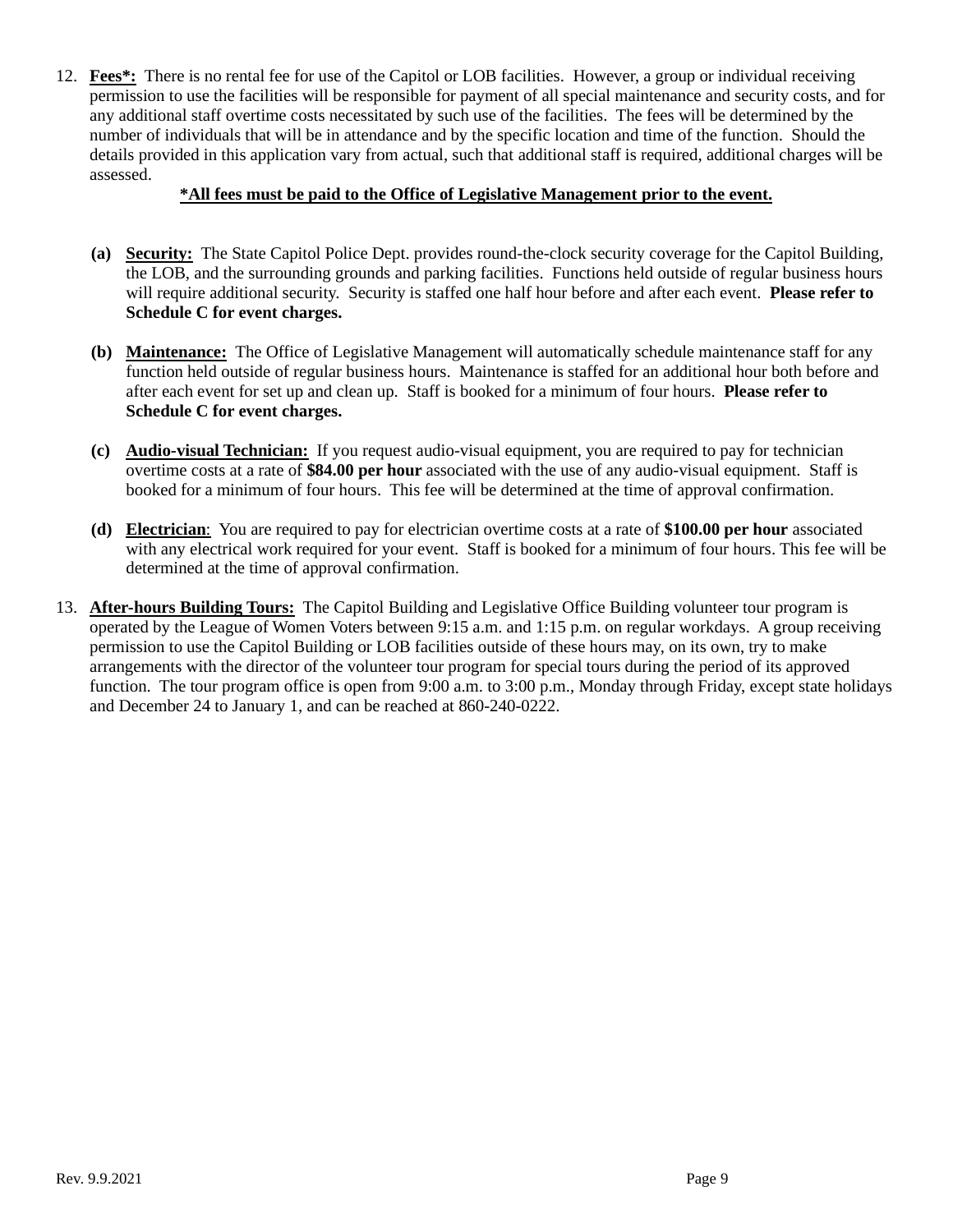### **SCHEDULE C**

The chart below provides estimated fees for security and maintenance for events held at the Capitol and/or the LOB. Fees are assessed any time the event begins or goes beyond 5 p.m. on weekdays and for all weekend/holiday events. A four-hour minimum for maintenance is included in the calculated costs. All events will be rounded up to the nearest whole hour. This chart **does not include cost for audio-visual or electrical services**; please refer to Page 9, # 12 "Fees" of this application for details. **Please be advised that the number of attendees will be monitored upon entry and additional charges will be invoiced if the actual number exceeds the estimate on your request form.**

#### **ALL FEES MUST BE PAID IN FULL PRIOR TO THE EVENT.**

| Event Length Hours | Number of People | Security & Maintenance Cost |
|--------------------|------------------|-----------------------------|
|                    |                  |                             |
|                    | $1 - 100$        | \$<br>362.00                |
| $\overline{2}$     | $1 - 100$        | \$<br>453.00                |
| 3                  | $1 - 100$        | \$<br>544.00                |
|                    |                  |                             |
|                    | 101-200          | \$<br>666.00                |
| $\overline{2}$     | 101-200          | \$<br>819.00                |
| 3                  | 101-200          | \$<br>972.00                |
|                    |                  |                             |
|                    | 201-300          | \$<br>970.00                |
| $\overline{2}$     | 201-300          | \$<br>1,185.00              |
| 3                  | 201-300          | \$<br>1,400.00              |

#### *Weekdays between 5:00 p.m. and 8:00 p.m.*

*Each additional hour after 8:00 p.m. on Weekdays, and each additional hour on Weekends and State Holidays*

| Event Length Hours | Number of People | Security & Maintenance Cost |
|--------------------|------------------|-----------------------------|
|                    |                  |                             |
|                    | $1 - 100$        | 194.00                      |
|                    | 101-200          | 301.00                      |
|                    | 201-300          | 408.00                      |

*For events starting at 8:00 p.m. or after on Weekdays, and Weekends and State Holidays*

| <b>Event Length Hours</b> | Number of People | Security & Maintenance Cost |  |
|---------------------------|------------------|-----------------------------|--|
|                           |                  |                             |  |
| 1                         | $1 - 100$        | \$<br>478.00                |  |
| $\overline{2}$            | $1 - 100$        | \$<br>627.00                |  |
| 3                         | $1 - 100$        | \$<br>776.00                |  |
| 4                         | $1 - 100$        | \$<br>970.00                |  |
|                           |                  |                             |  |
| 1                         | 101-200          | \$<br>782.00                |  |
| $\overline{2}$            | 101-200          | \$<br>993.00                |  |
| 3                         | 101-200          | \$<br>1,204.00              |  |
| 4                         | 101-200          | \$<br>1,505.00              |  |
|                           |                  |                             |  |
| 1                         | 201-300          | \$<br>1,086.00              |  |
| $\overline{2}$            | 201-300          | \$<br>1,359.00              |  |
| 3                         | 201-300          | \$<br>1,632.00              |  |
| 4                         | 201-300          | \$<br>2,040.00              |  |

**Please Note: Fees for events that exceed 300 people will be determined by OLM and the State Capitol Police.**